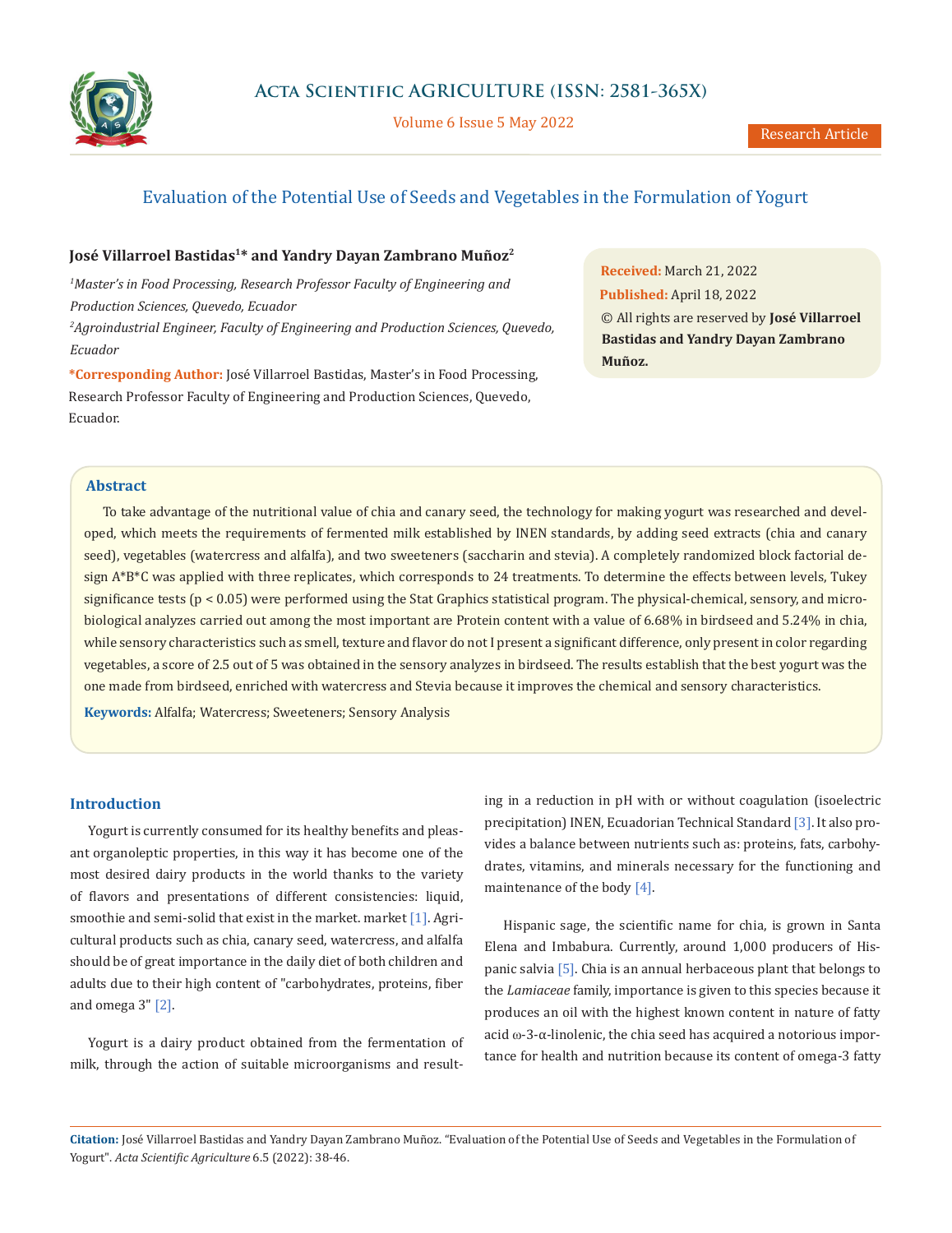acids reduces cardiovascular diseases [6]. It contains about 33% oil with 82.3% essential fatty acids (alpha-linolenic and linoleic acids) [7], between 19 - 23% protein with an adequate profile of essential amino acids and a higher proportion of lysine, methionine and cystine than in other oilseeds [8].

Canary seed can be used to prepare drinks such as canary seed drink or canary seed milk, which is very beneficial for the body as it contains many nutrients, not like normal milk, but it contains minerals, proteins and vegetable fats which is favorable for it, since it helps to reduce cholesterol [9]. Canary grass contains 18% protein and 8.7% unsaturated lipids; Canary grass extract contains lipase activity and a high nutrient content so it can be an alternative for people who are lactose intolerant or who are on a hypocaloric diet, lipases are carboxylesterases that catalyze the hydrolysis of fatty acids esterified from triacylglycerols containing acid of 10 carbon atoms or more, the amino acids that this grain possesses highlight the unique structure of its proteins, mainly due to its high content of tryptophan[9].

Alfalfa is rich in Vitamins A, B1, B2, B6, C, D, E and K, 10% of its weight are minerals, among which calcium, phosphorus, iron, sulfur, silica, potassium, magnesium stand out. and sodium, 22% of its weight are proteins, whose content increases if the seed has germinated. It also contains isoflavones (*genistein*), coumarins (*coumestrol*), saponins, and digestive enzymes [10].

Watercress is rich in vitamin A (from beta-carotene) and vitamin C, and is a source of folate, calcium, iron, and vitamin E. It also contains useful amounts of vitamin K, thiamin, vitamin B6, potassium, and naturally occurring iodine. it is low in sodium. Due to its high-water content (93%) it is low in calories [11]. It also provides minerals such as calcium, iron and, to a lesser extent, potassium, and phosphorus [12].

Saccharin is considered the oldest sweetener; it was synthesized in early 1879 and has a sweetening power 300 times greater than that of sucrose  $[13]$ . The Recommended Daily Intake (RDI) for saccharin is 0-15 mg/kg/day. Stevia is a non-caloric sweetener, it has a large amount of fiber, protein, and minerals, it is a natural sweetener without calories, being 100 to 300 times sweeter than sugar. International organizations endorse its use as a safe supplement [14]. With the widespread appearance of natural sweeteners such as Stevia, which is available in different commercial formulations, the suitability for yogurt needs to be validated with several studies [15].

The research deals with isoelectric precipitation in which a food drink will be obtained, which will be enriched with watercress and alfalfa, sweetened with products such as saccharin and Stevia, thus improving the physicochemical and microbiological characteristics of the product, considering the different formulations. raised.

# **Materials and Methods Vegetal material**

Seeds: Chia is rich in mucilage, starch and oil; About 2 mm long by 1.5 wide, and oval and glossy, grayish brown to reddish brown, the canary seed the inflorescences are green at first then turn slightly purple, the seeds are shiny brown and sheathed in a small shell. The yogurt-like drink was made with chia seeds imported from Peru and canary seed from Canada.

Vegetables: Alfalfa, due to its great richness in minerals, such as iron, phosphorus, potassium, and calcium, is credited with the ability to strengthen bone mass and, at a preventive level, to be useful for preventing fractures in the elderly and watercress is a plant rich in antioxidants, vitamins and minerals that provide various health benefits, Sweeteners: Stevia and saccharin as natural sweeteners to reduce the content of free sugars in yogurt.

#### **Experimental design**

Control yogurt production using skimmed milk placed in the storage tank, pasteurized, and disinfected in a very high temperature (UHT) pasteurization system, adding cultures of *Streptococcus thermophilus Lactobacillus delbrueckii subsp. Bulgaricus*, transfer to the fermentation tanks at a temperature of 43 °C for 4 hours, mix with the different additives and flavorings and finally store at 4 °C.

Yogurts with 50% milk and 50% natural extract (chia and canary seed) were prepared separately, heated for 30 minutes at 80°C, lowered to 43°C, and then inoculated with 1% (vol./vol.) of lactic ferment containing Streptococcus thermophilus *Lactobacillus delbrueckii subsp.* bulgaricus aseptically. The mixes were divided into 2 equal portions; one portion was further inoculated with 8% (vol/vol) watercress and the other with 8% (vol/vol) alfalfa from each probiotic culture. 500 mL of the mixtures were poured into polystyrene glasses and incubated at 43 °C until a pH of  $4.5 \pm 0.05$  was reached. Subsequently, the yogurts were immedi-

**Citation:** José Villarroel Bastidas and Yandry Dayan Zambrano Muñoz. "Evaluation of the Potential Use of Seeds and Vegetables in the Formulation of Yogurt". *Acta Scientific Agriculture* 6.5 (2022): 38-46.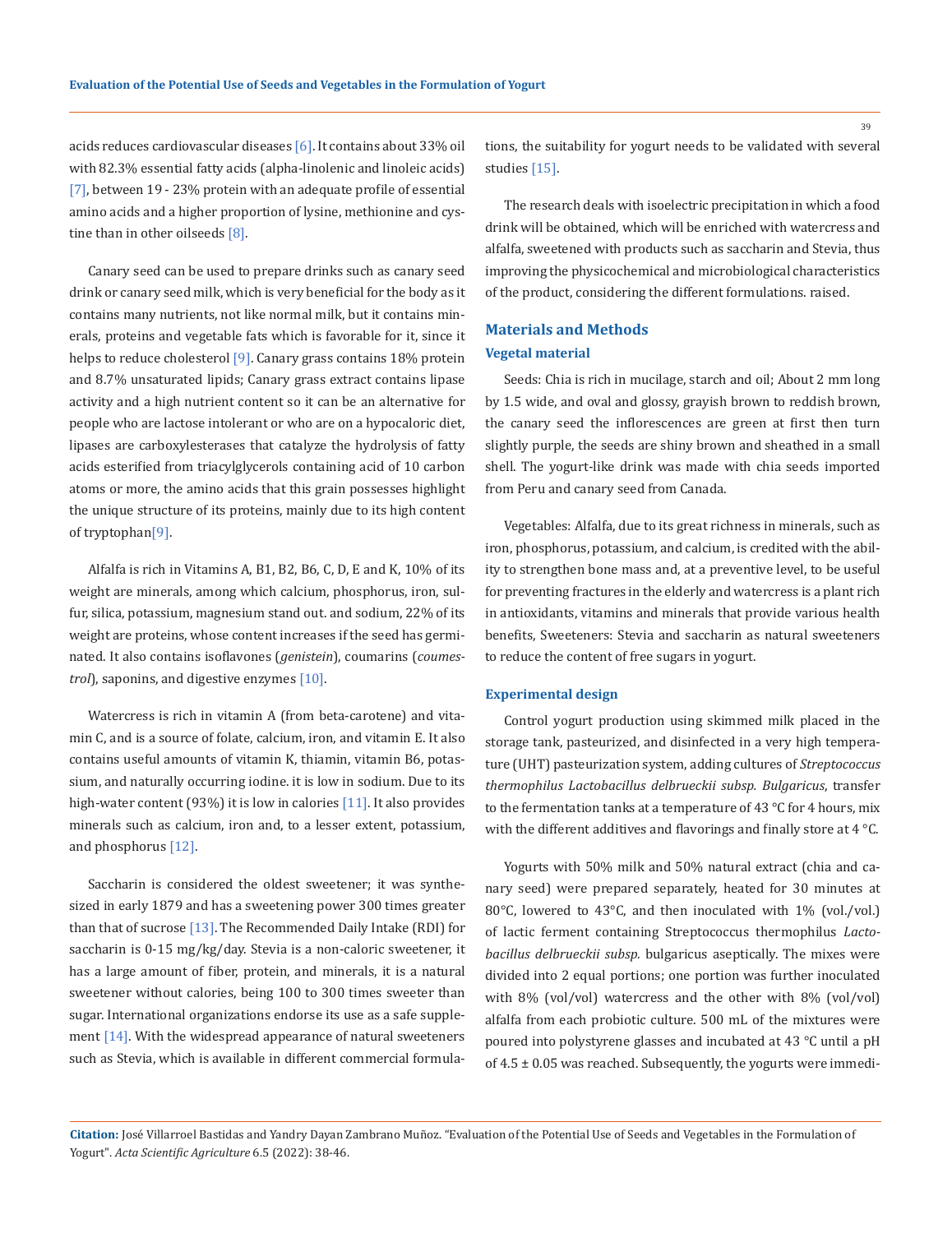ately cooled to 4ºC, the sweeteners with Stevia at 1.7% (vol./Vol.) And 1.7 (vol./vol.) Of the saccharin are easily added in the other container, it should be noted that I know Whereas a control was carried out without the addition of any ingredient, the treatments were carried out in triplicate.

# **Determination of physicochemical parameters pH measurement**

The measurement was carried out at  $25^{\circ}$ C (room temperature) using a pH meter, which was calibrated before use with pH 4.0 and pH 7.0 buffers. The AOAC 981.12 method [16] was followed.

#### **Measurement of soluble solids**

An electronic refractometer was used, measurements were made at a temperature of approximately 25 °C. This device has a scale from 0 to 100 °Brix. AOAC: Official Methods of Analysis [17].

#### **Determination of titratable acidity**

Determination of titratable acidity the titratable acidity (TA), as a percentage of lactic acid, of the yogurt samples was determined according to the Official Methods of Analysis of the Association of Official Agricultural Chemists [18].

%A = (V x N x mleq (lactic acid))/MW x 100 (1)

### **Humidity determination**

It was carried out by the gravimetric method Official Methods of Analysis of the Association of Official Agricultural Chemists [18].

#### **Determination of viscosity**

The viscosity of the yogurt was determined with a rotational viscometer, model 802 Laboratories, measurements were made at 25 ° C, all measurements were recorded at 50 rpm. Yogurt was gently stirred for 20 s (20 s continuous sweeps) before analysis. All determinations were repeated at least 3 times.

#### **Determination of ashes**

It was carried out following the AOAC method: Official Methods of Analysis [19], previously drying the samples at 110°C and subsequently calcined at a temperature of 550°C, until constant weight, the results were determined through the following

```
\%C = (W2-W1)/W0 \times 100 (2)
```
## **Fat determination**

The fat content was determined using the Gerber method described by Egan., *et al.* (1987). 9.5 ml of concentrated sulfuric acid, 11 ml of yogurt and 2 ml of fat-free isoamyl alcohol were placed in the butyrometer, the butyrometer was closed and the mixture was stirred for 5 minutes at 1000-1200 rpm. Subsequently, it is placed in a water bath (T = 75-80 °C) for 2 h, after which the fat content is read on the butyrometer scale.

### **Determination of crude protein**

The method is based on the destruction of organic matter with concentrated sulfuric acid, forming ammonium sulfate which, more than sodium hydroxide, releases ammonia, which is distilled into: boric acid, forming ammonium borate, which is titrated with diluted sulfuric acid at a concentration of 0.1 N. It was determined using the Kjeldahl analytical method, which comprises three steps: digestion, distillation, and titration. This protein determination is called crude, because it is not a direct measure of protein, but rather an estimate of total protein based on the nitrogen content of the feed (nitrogen x  $6.25$  = crude protein) [18].

Nitrogen in the sample  $(\%) = ((A \times B \times 0.14)/C)$  Crude protein  $(\%)$  = Nitrogen in the sample  $*$  6.25 (3)



**Figure 1:** Physical chemical analysis BBS = Birdseed, watercress, and saccharin; Control.

# **Determination of microbiological parameters** *E. coli***/coliform count**

To confirm coliform colonies, a representative number of coliform colonies incubated at  $37^{\circ}$ C  $\pm$  1°C were selected, transferred to a tube containing BGLB broth, and then incubated at  $37^{\circ}$ C  $\pm$  1 $^{\circ}$ C. The number of coliforms per Gram or milliliter was determined by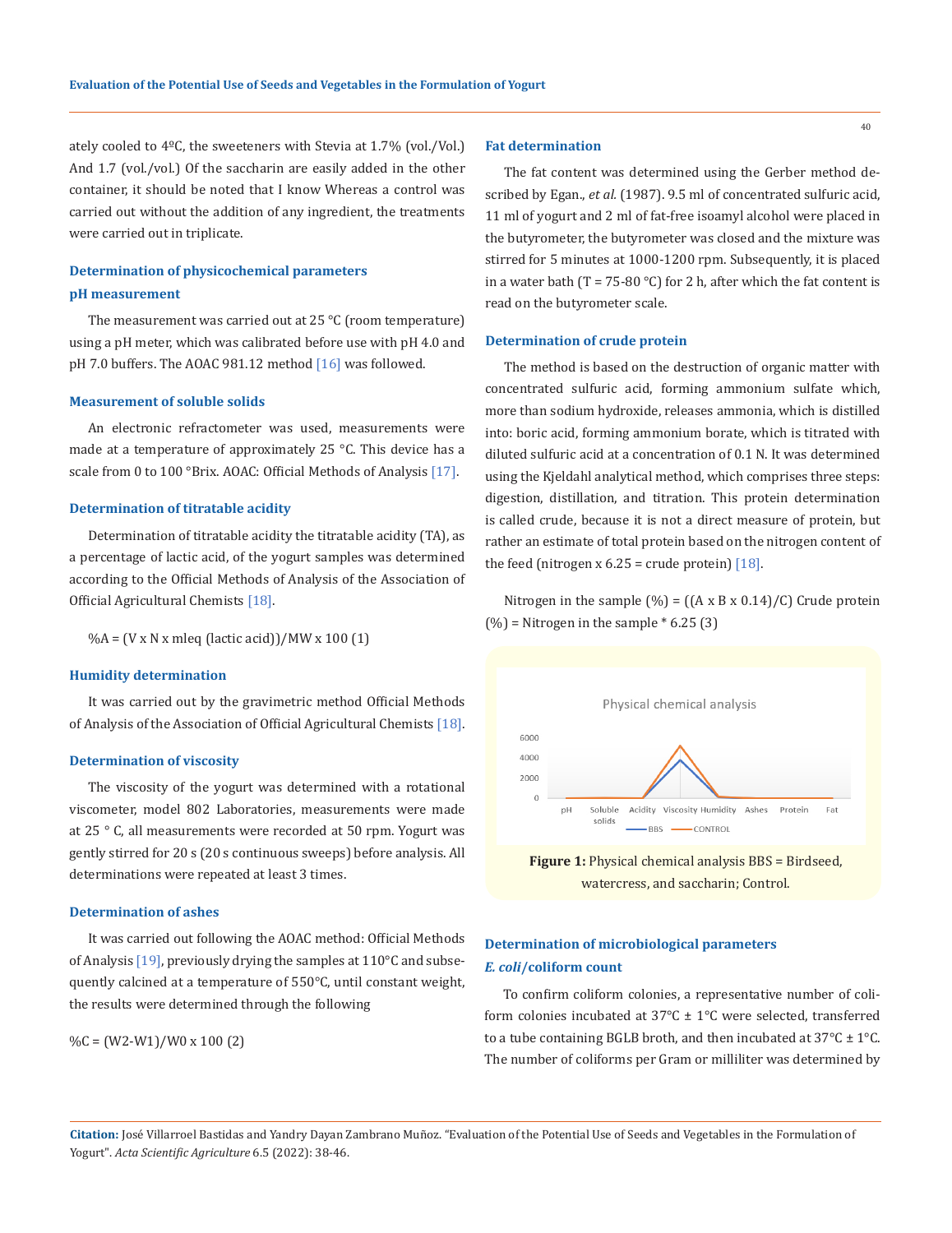multiplying the number of confirmed colonies in BGLB by the dilution factor. For confirmation of *E. coli*, a representative number of colonies were selected from plates incubated at 37 °C. Petri film plates can be counted in a standard colony counter or other type of lighted magnifying glass. Incubation time and temperature vary by method. The best-known approved methods are

- AOAC official method 991.14 For coliforms: Incubate 24h ± 2h at  $35^{\circ}$ C  $\pm$  1<sup>°</sup>C. For *E. coli*: Incubate  $48h \pm 2h$  at  $35^{\circ}$ C  $\pm$  1<sup>°</sup>C.
- AOAC Official Method 998.08 For *E. coli* (meat, poultry, marine): Incubate  $24h \pm 2h$  at  $35^{\circ}C \pm 1^{\circ}C$ .
- NMKL Method (147.1993) For coliforms: Incubate 24h ± 2h at  $37^{\circ}$ C ± 1 $^{\circ}$ C. For *E. coli*: Incubate  $48h \pm 2h$  at  $37^{\circ}$ C ± 1 $^{\circ}$ C.

### **Yeasts and molds**

Petri film plates are faced in stacks of up to 20 plates at a temperature of 25 °C  $\pm$  1 °C for 3-5 days. Read Petri film plates in a standard Quebec-type colony counter or under a magnifying light source. Yeast and mold colonies were numbered separately after 3 and 5 days. Plates were scored according to the number of colonies they contained; cells from the presumably random yeast colonies were examined microscopically to confirm the absence of bacterial colonies.

# **Sensory evaluation**

Consumer acceptance of yogurt was studied after 24hours of storage at 4°C. In a 24-member panel, yogurt was evaluated with samples presented in coded containers in individual cabinets for

sensory analysis, for which they had to rate color, aroma, texture, flavor, and general acceptability on a 5-point hedonic scale:  $1 =$ lowest and 5 = highest.

### **Statistical treatment**

Through the results obtained from a completely randomized design (ANOVA) with a 2\*2\*2 factorial arrangement for the types of seeds (chia and Canarian seed), vegetables (watercress and alfalfa), and different low-calorie sweeteners (saccharin and stevia. Three repetitions were performed for a total of 24 experimental units for the results of the physical-chemical characterization of the beverage and Tukey's test at the 5% level of significance if there were differences between the combinations. The data were analyzed by the Stat Graphics Centurion XVI program.

### **Results and Discussion**

The characteristics of the yogurt that were developed based on seeds, vegetables and sweeteners are found in the combinations of table 1, the physicochemical analyzes of the yogurt presented representative values in some parameters. It is important to consider that the properties evaluated are not all the parameters that define the quality of yogurt, these parameters are grouped into physicalchemical, microbiological and sensory criteria, which depend on numerous factors and their interactions, and are linked to the main physical components: milk chemicals (fat, protein, and lactose), as well as commonly found micro compounds, such as minerals, vitamins, cholesterol, and terpenes [20].

#### **Physico-chemical parameters**

|                   | <b>BAST</b>           | <b>BAS</b>            | <b>BBS</b>           | <b>BBST</b>        | <b>CWST</b>        | <b>CWS</b>            | <b>CAST</b>           | <b>CAS</b>            | <b>Control</b>     |
|-------------------|-----------------------|-----------------------|----------------------|--------------------|--------------------|-----------------------|-----------------------|-----------------------|--------------------|
| pH                | $4.48$ <sup>ABC</sup> | $4.66$ <sup>ABC</sup> | $4.64^{\rm ABC}$     | $4.61^{\rm ABC}$   | 4.70 <sup>BC</sup> | 4.83 <sup>c</sup>     | 4.79 <sup>c</sup>     | 4.71B <sup>c</sup>    | $4.44^{\rm A}$     |
| Soluble<br>solids | 11.33BC               | 12 <sup>c</sup>       | $11.53_{BC}$         | 11.93 <sup>c</sup> | $10.53^{AB}$       | 9.7 <sup>A</sup>      | 10.27 <sup>A</sup>    | 11.5B <sup>c</sup>    | 16.22 <sup>D</sup> |
| Acidity           | $0.77^{DE}$           | 0.79 <sup>E</sup>     | $0.75^{D}$           | $0.71^{c}$         | 0.53 <sup>A</sup>  | 0.56 <sup>B</sup>     | $0.57^{\rm B}$        | 0.53 <sup>A</sup>     | 0.84 <sup>F</sup>  |
| Viscosity         | 2463.33AB             | 1421.33AB             | 3799.33 <sup>B</sup> | $2483A^B$          | $11440^c$          | 17323.33 <sup>D</sup> | 14986.67 <sup>D</sup> | 17333.33 <sup>D</sup> | $1465^{\text{A}}$  |
| Humidity          | 79.68 <sup>B</sup>    | 80.12 <sup>B</sup>    | 80.02 <sup>B</sup>   | 79.62 <sup>B</sup> | 82.94 <sup>c</sup> | 83.03 <sup>c</sup>    | $83.34^{c}$           | $83.14^{c}$           | 78.32 <sup>A</sup> |
| Ashes             | 0.83 <sup>B</sup>     | 0.8 <sup>B</sup>      | 0.81 <sup>B</sup>    | 0.8 <sup>B</sup>   | 0.96 <sup>c</sup>  | 0.97c                 | 0.89B <sup>c</sup>    | 0.88B <sup>c</sup>    | $0.45^{\text{A}}$  |
| Protein           | 6.2 <sup>D</sup>      | 8.59 <sup>E</sup>     | 6.3 <sup>D</sup>     | 5.61BC             | 4.22 <sup>A</sup>  | 5.31 <sup>B</sup>     | 5.41 <sup>B</sup>     | $6.01^{CD}$           | 10 <sup>F</sup>    |
| Fat               | 1.87 <sup>B</sup>     | 1.57 <sup>A</sup>     | 1.67 <sup>A</sup>    | 1.57 <sup>A</sup>  | 1.97 <sup>B</sup>  | 1.63 <sup>A</sup>     | 2.43 <sup>c</sup>     | 1.67 <sup>A</sup>     | $2^B$              |

#### **Table 1:** Physical chemical analysis.

(P < 0.05) BAST: Birdseed, Alfalfa, and Stevia BAS: Birdseed, Alfalfa and Saccharin BBS: Birdseed, watercress and Saccharin BBST: Birdseed, Watercress and Stevia CWST: Chia, Watercress and Stevia CWS: Chia, Watercress and Saccharin CAST: Chia, Alfalfa and Stevia CAS: Chia, Alfalfa and Saccharin, Control.

**Citation:** José Villarroel Bastidas and Yandry Dayan Zambrano Muñoz. "Evaluation of the Potential Use of Seeds and Vegetables in the Formulation of Yogurt". *Acta Scientific Agriculture* 6.5 (2022): 38-46.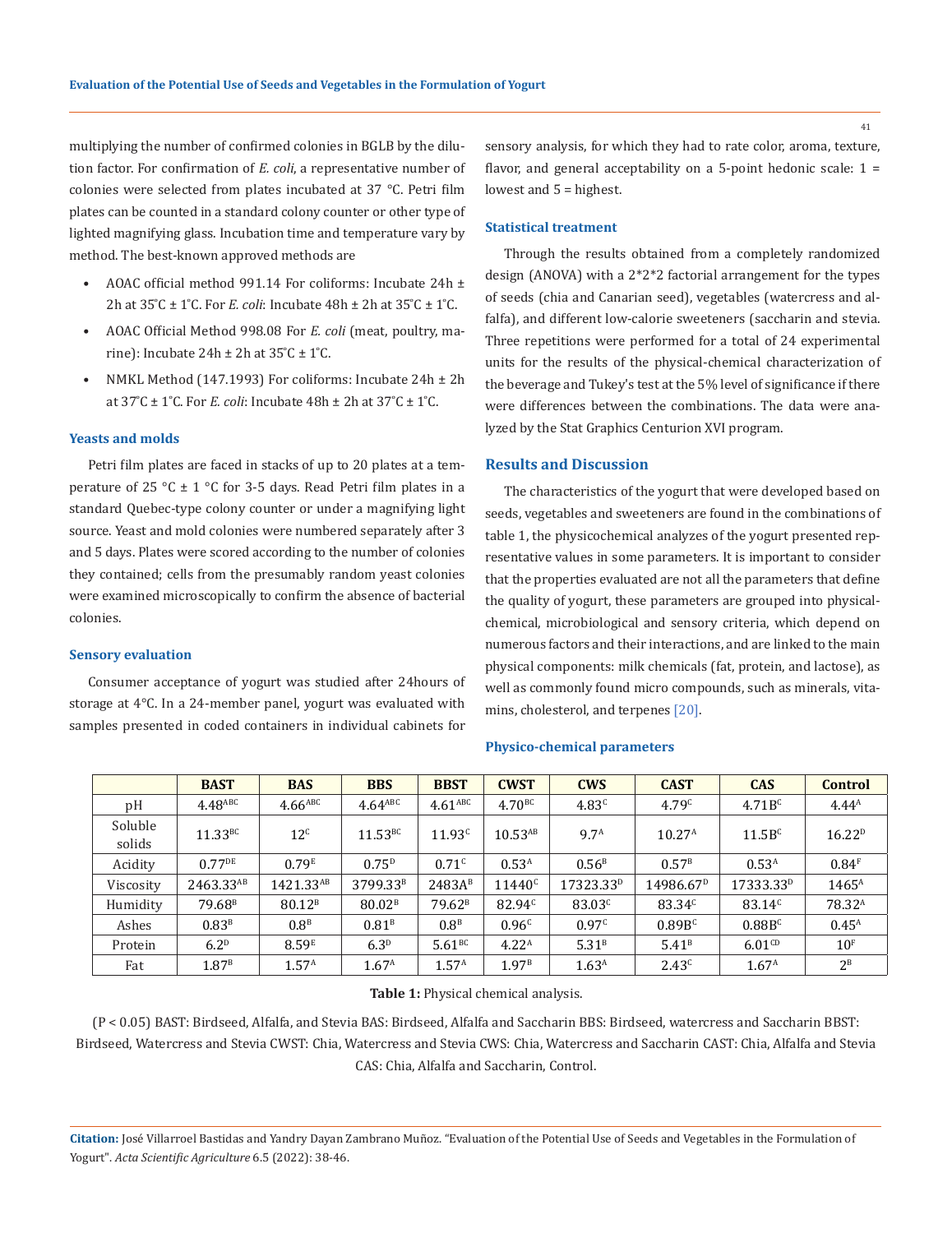The pH presented a value of 4.76 in Chia, while Birdseed obtained 4.60, which is higher than the control and the data from [21], in their research on the physicochemical properties and sensory acceptability of fruity goat's milk yogurt. skimmed with mango and banana In accelerated tests it is mentioned that the pH ranges between (4.35 - 4.36), the existing variation due to the fact that the pH present in the fruits is lower than the seeds, the pH with a value of 4.73 in Saccharin), while Stevia obtained a value of 4.63, the values are similar to  $(4.6 - 4.9)$  of  $[22]$ , this is due to the enzymatic hydrolysis of lactose into glucose and galactose, glucose is further broken down into lactic acid  $[23]$ . This formation of lactic acid causes a decrease in pH.

Soluble solids with a value of 11.70 that corresponds to canary seed, in chia 10.50 were obtained, these data are found below (16 - 24) mentioned [24], in their study on Elaboration of a functional drink of high biological value based on borojó (*Borojó a patinoi Cuatrec*), because the borojó contains more soluble solids than the seeds. The soluble solids of 11.33 corresponding to Stevia, and saccharin presented a value of 10.88, these values are below the (12.13 - 18.20) reported Physicochemical and flow properties of a settled yogurt enriched with microcapsules containing omega 3 fatty acids [25] in their study of the physicochemical and flow properties of a settled yogurt enriched with microcapsules containing omega 3 fatty acids, the data differ because the sucrose added in the investigation contains more soluble solids than saccharin and stevia and the amounts applied are minimal.

Titratable acidity was observed, a value of 1.17 corresponding to chia, while in Canarian seed the value was 0.76, whose data are related to the control and between the parameters of the Andean Standards [26]. ranges from (0.5 - 1.5). In titratable acidity, a value of 0.97 was found in alfalfa, while in watercress it indicated a value of 0.95, the same ones that are between the parameters of (0.6 - 1.2) established by the Salvadoran Standard  $[26]$ . The research is within the Codex Alimentarius Standards [4], which indicate that yogurt must have at least 0.6% lactic acid.

Viscosity with a value of 15270.83 in Chia, while the canary seed obtained a value of 2541.75, these values are lower than (5633 - 11717) of [27] the variation in the viscosity of Chia is due to the water absorption capacity in the hydration process that then releases gels that are components of its structure, thus increasing its viscosity, unlike canary grass, the starches they have do not have the facility to retain water and this is reflected in their viscosity.

Humidity, in chia obtained a value of 83.11 and canary seed presented a value of 79.86, the same ones that are between the control ranges and those of  $[28]$ , in their publication of Fermented Milks in the Community of Madrid, indicating a range of (78.7 - 89.1). The moisture data obtained in saccharin 81.63 and Stevia 81.35, whose values are like (81.06 -87.42) according to  $[25]$  in their study of the physicochemical and flow properties of a settled yogurt enriched with microcapsules containing omega 3 fatty acids.

Ash with values of 0.93 in chia, while in Canary seed it obtained a value of 0.81, because the percentages of ash presented by the seeds evaluated as: Canary grass that contains 13.48% in mass production of *Trichoderma harzianum Rifai* in different organic substrates  $[29]$ , with respect to chia, the content is 4.5%, cited by [30], in his study of the chemical composition of chia, flaxseed and rosehip seeds and its contribution in omega-3 fatty acids, these contents are different from the fruits and milk with which the norm is governed.

Protein of 6.68 that corresponds to Canarian seed, in chia it presented 5.24, whose data are higher than (1.86 - 2.84) mentioned [31], in his study on Evaluation of the fermentation of soy beverage with lactic culture, due to the high protein content of the seeds and the concentrations used in the formulas, the same ones found in the parameters of the Official Mexican Standard [32]. The protein with respect to alfalfa with a value of 6.55, while watercress obtained a value of 5.36, these values are like those [33], in their study of rheological changes during the yogurt making process de lupine (*Lupinus mutabilis Sweet*) mentions that the protein obtained from 5.79, both investigations are within the parameters indicated by the Colombian Technical Standard [34] establishes a minimum of 2.6% protein. In proteins, the value of 6.40 in saccharin, while Stevia obtained a value of 5.51, these values are different from those of (3.86 - 3.93) [35], the variation is because sucrose and stevia do not contain protein unlike saccharin.

Fat was found that chia indicated a value of 1.93 and canary seed a value of 1.67, these percentages are within the range established by  $[4]$ , which indicates that yogurt should have less than 15% fat. In fats, values were found in alfalfa of 1.88 and in watercress a value of 1.71, the same ones that are lower than the Nicaraguan Standards [36], stable a minimum of 3.0% of fat, because those who in this investigation are given, they added different low-fat vegetables, so the percentage varies.

**Citation:** José Villarroel Bastidas and Yandry Dayan Zambrano Muñoz. "Evaluation of the Potential Use of Seeds and Vegetables in the Formulation of Yogurt". *Acta Scientific Agriculture* 6.5 (2022): 38-46.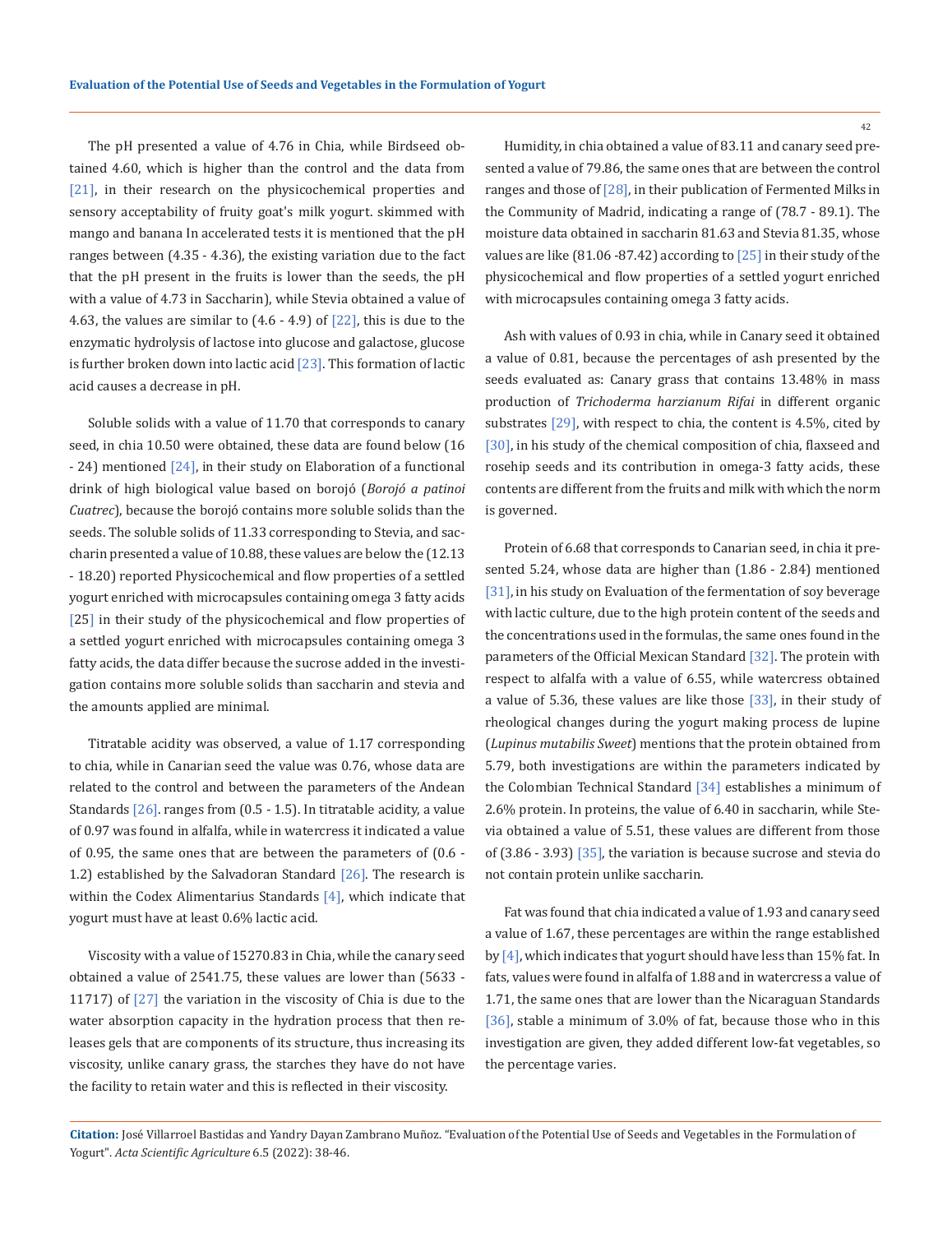|                           | <b>BAST</b>    | <b>BAS</b>       | <b>BBS</b>     | <b>BBST</b>      | <b>CWST</b>         | <b>CWS</b>          | <b>CAST</b>      | <b>CAS</b>     | <b>Control</b> |
|---------------------------|----------------|------------------|----------------|------------------|---------------------|---------------------|------------------|----------------|----------------|
| $E.$ coli (UFC/g)         | $0^A$          | $0^{\text{A}}$   | $0^A$          | $0^{\text{A}}$   | 466.67 <sup>B</sup> | 333.33 <sup>B</sup> | $666.67^c$       | $0^{\text{A}}$ | $0^{\text{A}}$ |
| Total coliforms $(CFU/g)$ | $\Omega$       | $0^{\text{A}}$   | 0 <sup>H</sup> | 300 <sup>K</sup> | 500 <sup>L</sup>    | 100 <sup>j</sup>    | $100^{1}$        | 0 <sup>B</sup> | 0 <sup>D</sup> |
| Molds/Yeasts (CFU/g)      | 0 <sup>H</sup> | 600 <sup>j</sup> | 0 <sup>F</sup> | 0 <sup>6</sup>   | 600 <sup>K</sup>    | $100^{1}$           | 700 <sup>L</sup> | 0 <sup>c</sup> | $0^{\text{A}}$ |

**Table 2:** Microbiological analysis.

(P < 0.05) BAST: Birdseed, alfalfa, and Stevia BAS: Birdseed, alfalfa, and saccharin BBS: Birdseed, watercress, and saccharin BBST: Birdseed, watercress, and Stevia CWST: Chia, watercress, and Stevia CWS: Chia, watercress, and saccharin CAST: Chia, alfalfa, and stevia CAS: Chia, alfalfa and saccharin, Control.

In *E. coli* a value of 366.67 was found, which corresponds to chia, in canary seed 0.00 was found, according to the NTE INEN 2395:2011 Standards  $[37]$  the ranges  $($  < 1) must be found, the values that conform to the standard they are Canary seed while the chia seed exceeds the parameters due to water retention. In total coliforms, a value of 175.00 was obtained, which corresponds to Chía, while in canary seed the value was 75.00, according to the Standards [37] it is established that the ranges must be between (10 - 100), the value that is adjusted to the canary seed standards while the chia exceeds the parameters. In molds and yeasts, it was found that chia presented a value of 350.00 and canary grass obtained a value of 150.00, which agrees with the parameters established by [37], which indicates a range of (200 - 500).

|                                                                         | <b>BAST</b> |                                                                     |       |                                                               |             | <b>BAS BBS BBST CWST CWS CAST</b> |                                                                                                         | <b>CAS</b>        |
|-------------------------------------------------------------------------|-------------|---------------------------------------------------------------------|-------|---------------------------------------------------------------|-------------|-----------------------------------|---------------------------------------------------------------------------------------------------------|-------------------|
| Colour                                                                  |             | $1.67A$   2.67 <sup>A</sup>   3.33 <sup>A</sup>   3.67 <sup>A</sup> |       |                                                               | $4^{\rm A}$ | $3^A$                             | $3^A$                                                                                                   | 1.67 <sup>A</sup> |
| Smell                                                                   | $4.33^{AB}$ | $4^{AB}$                                                            | $5^B$ | $4^{AB}$                                                      | $4^{AB}$    | $4^{AB}$                          | 3 <sup>A</sup>                                                                                          | $4^{AB}$          |
| Taste                                                                   | $3^{\rm A}$ |                                                                     |       | $2.33A$ 3.33 <sup>A</sup> 2.67 <sup>A</sup> 3.67 <sup>A</sup> |             | $3^A$                             | 1.67 <sup>A</sup>                                                                                       | 2.67 <sup>A</sup> |
| $\text{Texture}$ 1.67 <sup>AB</sup> 3.33 <sup>ABC</sup> 4 <sup>BC</sup> |             |                                                                     |       |                                                               |             |                                   | $1.33^{\text{A}}$   $4.67^{\text{C}}$   $3.67^{\text{ABC}}$   $3.33^{\text{ABC}}$   $3.67^{\text{ABC}}$ |                   |

#### **Table 3:** Sensory analysis.

(P < 0.05) BAST: Birdseed, alfalfa, and Stevia BAS: Birdseed, alfalfa, and saccharin BBS: Birdseed, watercress, and saccharin BBST: Birdseed, watercress, and Stevia CWST: Chia, watercress, and Stevia CWS: Chia, watercress, and saccharin CAST: Chia, alfalfa, and stevia CAS: Chia, alfalfa and saccharin, Control.

The smell presented a value of 4.33 in the canary seed, while the chia obtained a value of 2.67, with respect to the value of the canary seed it is like  $(4.03 - 4.11)$  cited by  $[35]$ , while the chia varies because it has a bean smell that the cupping panel didn't like. A color value of 3.33 was established in watercress, while alfalfa obtained a value of 2.67, these data are like  $(2.45 - 3.11)$  of  $\lceil 38 \rceil$  these values are low because goat milk is added in one of the investigations and the other vegetable extracts therefore the color varied from that of traditional yogurt.

In texture it was found that chia had a value of 3.67 and canary seed a value of 3.33, these values are like (2.20 - 3.38) [23], this is the seeds since goat milk influences the texture being different from that of conventional yogurt. With other investigations on texture, a value of 3.67 was established in saccharin, while stevia obtained a value of 1.67 on a scale of 1 to 5, the sensory responses are like those established [23].



**Figure 2:** Sensory analysis.

BAST: Birdseed, alfalfa, and Stevia BAS: Birdseed, alfalfa, and saccharin BBS: Birdseed, watercress, and saccharin BBST: Birdseed, watercress, and Stevia CWST: Chia, watercress, and Stevia CWS: Chia, watercress, and saccharin CAST: Chia, alfalfa, and stevia CAS: Chia, alfalfa and saccharin, Control.

### **Conclusions**

The types of chia and canary seeds have a significant direct impact on the protein content of yogurt, in this study it was de-

**Citation:** José Villarroel Bastidas and Yandry Dayan Zambrano Muñoz. "Evaluation of the Potential Use of Seeds and Vegetables in the Formulation of Yogurt". *Acta Scientific Agriculture* 6.5 (2022): 38-46.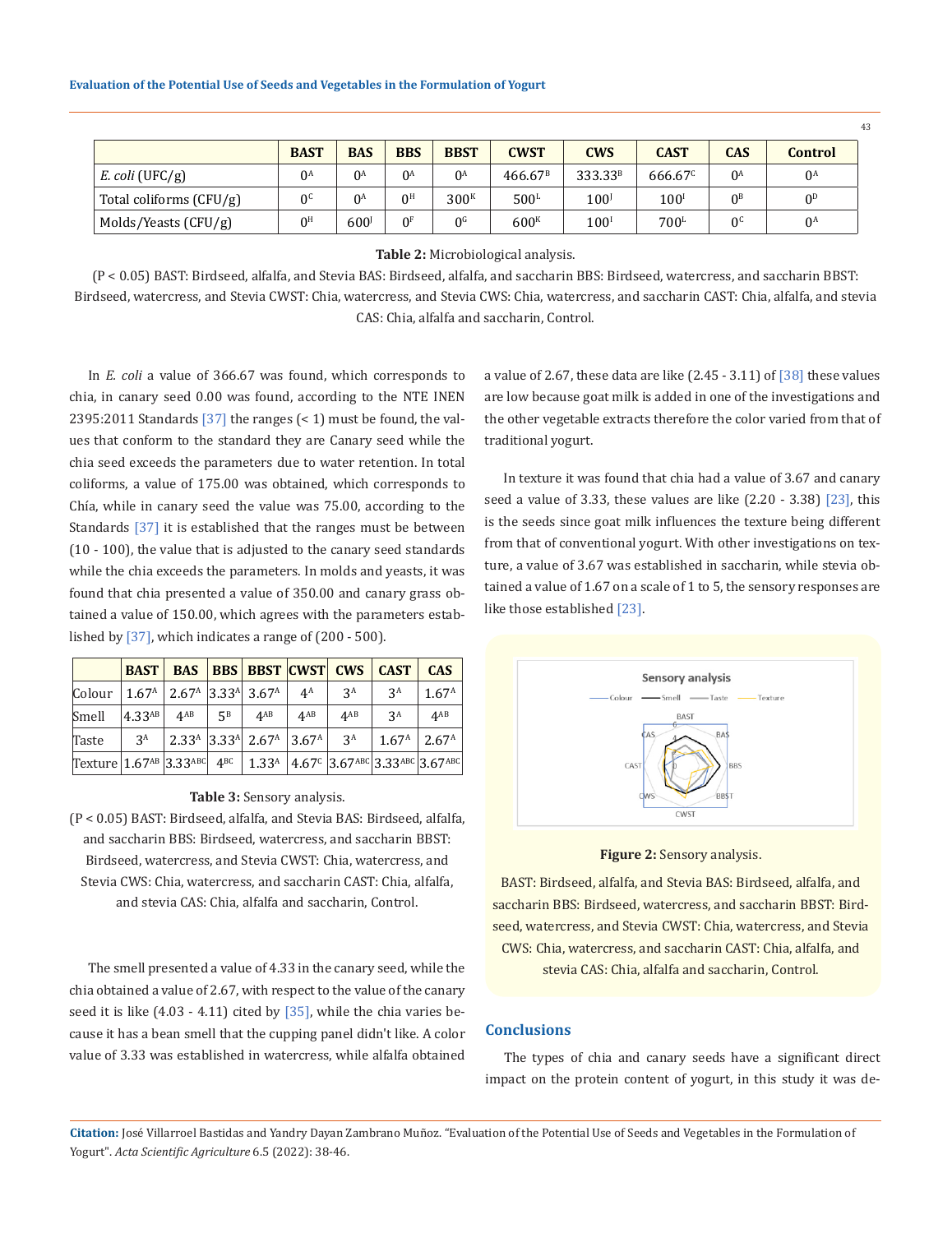termined that the canary seed is the seed that most increases the protein content of the drink with a value of 6.68 according to the test of significance (Tukey).

 The types of vegetables did not influence the taste, smell, and texture, while there was a difference in color between watercress and alfalfa, therefore, watercress with 3.50 is the most suitable for its application in the yogurt production process.

The types of sweeteners influenced the energy of the final product, therefore, any of the sweeteners (saccharin and Stevia) can be applied, but in small concentrations to keep the calories of the product low unlike traditional sweeteners.

### **Acknowledgements**

To the State Technical University of Quevedo for the support provided in the development of the research.

#### **Financing**

It was financed by the Technical University of the State of Quevedo and the Research Directorate that supported the financing of the article.

This work was supported by Dr. Byron Oviedo, former Director of Research, and Dr. Carlos Zambrano, Director of Research.

## **Contributions of the Authors**

Yandry Dayan Zambrano contributed with the development of the experimental phase in which he acquired the different raw materials, in addition to the interpretation of the results of the isoelectric precipitation in which a food drink was obtained, enriched with watercress and alfalfa., sweetened with saccharin and Stevia, José Villarroel Bastidas developed the structure and discussion of the results as well as the conclusions of the combination of the different components such as watercress at 8% (vol/vol) and the other with alfalfa at 8% (vol/ vol) of each probiotic culture, adding the sweeteners 1.7% Stevia (vol/vol) and 1.7 (vol/vol) saccharin.

### **Data Availability Statement**

The yogurt-type drink was made with chia seeds imported from Peru and canary seeds from Canada, while Alfalfa, due to its great richness in minerals, such as iron, phosphorus, potassium and calcium, was obtained in the province of Cotopaxi and Likewise, watercress is a plant rich in antioxidants, vitamins and minerals that provide various health benefits, sweeteners such as Stevia and saccharin to reduce the content of free sugars in yogurt, obtained in the Quevedo canton, to later elaborate the different combinations in which the incubation time and temperature were incubated in a digital incubation equipment, once the isoelectric precipitation had occurred, the alfalfa was mixed with the watercress, adding the sweeteners Stevia and saccharin. Once the mixtures were finished, the physicochemical, microbiological, and sensory analyzes were carried out.

#### **Bibliography**

- 1. [IDNBJA Pinilla. "Estudio Del Proceso De Elaboracion Del Yo](https://www.academia.edu/34898546/ESTUDIO_DEL_PROCESO_DE_ELABORACION_DEL_YOGURT_BATIDO_CON_EXTRACTO_NATURAL_DE_ALBAHACA_Ocimum_basilicum_L)[gurt Batido Con Extracto Natural De Albahaca \(Ocimum basi](https://www.academia.edu/34898546/ESTUDIO_DEL_PROCESO_DE_ELABORACION_DEL_YOGURT_BATIDO_CON_EXTRACTO_NATURAL_DE_ALBAHACA_Ocimum_basilicum_L)[licum L\)" \(1998\): 2-98.](https://www.academia.edu/34898546/ESTUDIO_DEL_PROCESO_DE_ELABORACION_DEL_YOGURT_BATIDO_CON_EXTRACTO_NATURAL_DE_ALBAHACA_Ocimum_basilicum_L)
- 2. RL Zavalía., *et al.* ["Desarrollo del cultivo de chía en Tucumán,](https://www.eeaoc.gob.ar/?publicacion=32-4-3)  Republica Agentina". *[EEAOC- Advance Agroindustrial](https://www.eeaoc.gob.ar/?publicacion=32-4-3)* 32 [\(2010\): 27-30.](https://www.eeaoc.gob.ar/?publicacion=32-4-3)
- 3. INEN. "NTE INEN 2395 Leches Fermentadas". *Norma Técnica Ecuatoriana Nte Inen* 23952011 (2011): 2-8.
- 4. Codex Alimentarius. *Leche y Productos Lácteos* (2011).
- 5. [Líderes Revista. "Seis granos andinos se procesan en esta](https://www.revistalideres.ec/lideres/seis-granos-andinos-procesan-planta.html)  [planta" \(2018\): 2-5.](https://www.revistalideres.ec/lideres/seis-granos-andinos-procesan-planta.html)
- 6. AR Lara., *et al.* ["Assessment of the phytochemical and nutri](https://pubmed.ncbi.nlm.nih.gov/34945556/)[mental composition of dark chia seed \(](https://pubmed.ncbi.nlm.nih.gov/34945556/)*Salvia hispánica* l.)". *Foods* [10.12 \(2021\).](https://pubmed.ncbi.nlm.nih.gov/34945556/)
- 7. H Busilacchi., *et al.* ["EVALUACIÓN DE Salvia hispanica l. Culti](http://scielo.sld.cu/scielo.php?script=sci_arttext&pid=S0258-59362013000400009)[vada en el sur de Santa fe \(República Argentina\)".](http://scielo.sld.cu/scielo.php?script=sci_arttext&pid=S0258-59362013000400009) *Cultivation Tropicals* [34.4 \(2013\): 55-59.](http://scielo.sld.cu/scielo.php?script=sci_arttext&pid=S0258-59362013000400009)
- 8. RD Victor Aredo., *et al.* ["El Método de Superficie de Respuesta](https://revistas.unitru.edu.pe/index.php/agroindscience/article/view/694)  [y el Modelamiento Difuso en el desarrollo de una galleta con](https://revistas.unitru.edu.pe/index.php/agroindscience/article/view/694)  semillas de chía (*[Salvia Hispánica L](https://revistas.unitru.edu.pe/index.php/agroindscience/article/view/694)*.) Response". *Agroindus[trial Science](https://revistas.unitru.edu.pe/index.php/agroindscience/article/view/694)* (2014).
- 9. M Cogliatti., *et al.* ["Mejoramiento genético de alpiste: Selección](https://www.researchgate.net/publication/295912462_Mejoramiento_genetico_de_alpiste_seleccion_y_evaluacion_de_lineas_de_derivadas_de_la_poblacion_marroqui_PI284184)  [y evaluación de líneas de derivadas de la población marro](https://www.researchgate.net/publication/295912462_Mejoramiento_genetico_de_alpiste_seleccion_y_evaluacion_de_lineas_de_derivadas_de_la_poblacion_marroqui_PI284184)quí PI284184". *[Revista de Investigaciones Agropecuarias](https://www.researchgate.net/publication/295912462_Mejoramiento_genetico_de_alpiste_seleccion_y_evaluacion_de_lineas_de_derivadas_de_la_poblacion_marroqui_PI284184)* 40.2 [\(2014\): 189-195.](https://www.researchgate.net/publication/295912462_Mejoramiento_genetico_de_alpiste_seleccion_y_evaluacion_de_lineas_de_derivadas_de_la_poblacion_marroqui_PI284184)
- 10. [Inkanat Perú. "Alfalfa: Gran fuente de nutrientes, vitaminas y](https://www.inkanatural.com/es/arti.asp?ref=alfalfa-propiedades-beneficios)  [minerales" \(2021\).](https://www.inkanatural.com/es/arti.asp?ref=alfalfa-propiedades-beneficios)

**Citation:** José Villarroel Bastidas and Yandry Dayan Zambrano Muñoz. "Evaluation of the Potential Use of Seeds and Vegetables in the Formulation of Yogurt". *Acta Scientific Agriculture* 6.5 (2022): 38-46.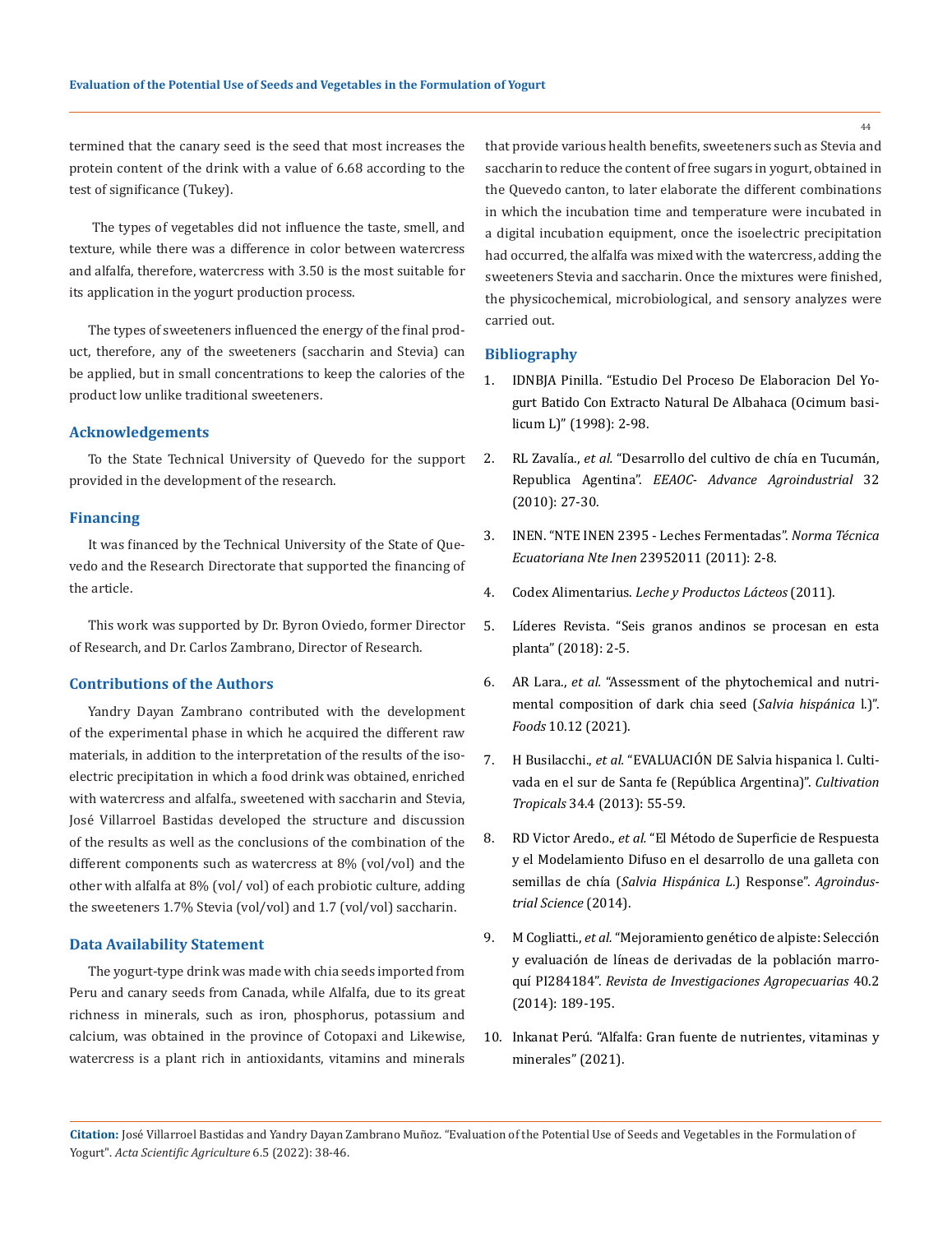- 11. [El Telégrafo. "Berro, una planta silvestre con un valor nutri](https://www.eltelegrafo.com.ec/noticias/de7en7/1/berro-una-planta-silvestre-con-un-valor-nutricional-unico)[cional único".](https://www.eltelegrafo.com.ec/noticias/de7en7/1/berro-una-planta-silvestre-con-un-valor-nutricional-unico)
- 12. HASN Miguel F., *et al.* ["Producción de Berro en Cuautla , Mo](https://revistafitotecniamexicana.org/documentos/43-4A/4a.pdf)[relos , México Watercress Production in Cuautla , Morelos ,](https://revistafitotecniamexicana.org/documentos/43-4A/4a.pdf)  Mexico". *[Revista Fitotecnia Mexicana](https://revistafitotecniamexicana.org/documentos/43-4A/4a.pdf)* 43 (2020): 543-548.
- 13. [Consumo de edulcorantes no nutritivos: efectos a nivel celular](https://www.researchgate.net/publication/331058956_Consumo_de_edulcorantes_no_nutritivos_efectos_a_nivel_celular_y_metabolico)  y metabólico". *[Perspectivas en Nutrición Humana](https://www.researchgate.net/publication/331058956_Consumo_de_edulcorantes_no_nutritivos_efectos_a_nivel_celular_y_metabolico)* 20.2 (2018): [185-202.](https://www.researchgate.net/publication/331058956_Consumo_de_edulcorantes_no_nutritivos_efectos_a_nivel_celular_y_metabolico)
- 14. S Durán A., *et al.* "Estevia (*[stevia rebaudiana](https://www.scielo.cl/scielo.php?script=sci_arttext&pid=S0717-75182012000400015)*), edulcorante natural y no calórico". *[Revista Chilena de Nutricion](https://www.scielo.cl/scielo.php?script=sci_arttext&pid=S0717-75182012000400015)* 39.4 (2012): [203-206.](https://www.scielo.cl/scielo.php?script=sci_arttext&pid=S0717-75182012000400015)
- 15. P Narayanan., *et al.* ["Use of just-about-right scales and penalty](https://pubmed.ncbi.nlm.nih.gov/24679934/)  [analysis to determine appropriate concentrations of stevia](https://pubmed.ncbi.nlm.nih.gov/24679934/)  [sweeteners for vanilla yogurt".](https://pubmed.ncbi.nlm.nih.gov/24679934/) *Journal of Dairy Science* 97.6 [\(20214\): 3262-3272.](https://pubmed.ncbi.nlm.nih.gov/24679934/)
- 16. AOAC Official Method, "AOAC Official Method 981.12". *Control* 8 (2012): 1-2.
- 17. H Rybak-Chmielewska. "AOAC: Official Methods of Analysis" 1 (2003). doi: 10.7312/seir17116-004.
- 18. [HL Bodily. "Official Methods of Analysis of the Association](https://zh.booksc.eu/book/56777700/fbc1c7)  [of Official Agricultural Chemists".](https://zh.booksc.eu/book/56777700/fbc1c7) *American Journal of Public [Health and the Nations Health](https://zh.booksc.eu/book/56777700/fbc1c7)* 46.7 (1956): 916-916.
- 19. The Official Methods of Analysis of AOAC International, "AOAC2016". *Official Methods of Analysis AOAC International* 20<sup>th</sup> Edition (2016).
- 20. MBLV García., *et al.* ["Improvements in goat milk quality: A re](https://www.sciencedirect.com/science/article/abs/pii/S0921448813004458)view". *[Small Ruminant Research](https://www.sciencedirect.com/science/article/abs/pii/S0921448813004458)* (2014): 1-7.
- 21. V Vásquez-Villalobos., *et al.* ["Physicochemical properties and](https://www.researchgate.net/publication/282899995_Physicochemical_properties_and_sensory_acceptability_of_goat%27s_milk_fruit_yogurts_with_mango_and_banana_using_accelerated_testing)  [sensory acceptability of goat's milk fruit yogurts with mango](https://www.researchgate.net/publication/282899995_Physicochemical_properties_and_sensory_acceptability_of_goat%27s_milk_fruit_yogurts_with_mango_and_banana_using_accelerated_testing)  [and banana using accelerated testing".](https://www.researchgate.net/publication/282899995_Physicochemical_properties_and_sensory_acceptability_of_goat%27s_milk_fruit_yogurts_with_mango_and_banana_using_accelerated_testing) *Scientia Agropecuaria*  [6.3 \(2015\): 177-189.](https://www.researchgate.net/publication/282899995_Physicochemical_properties_and_sensory_acceptability_of_goat%27s_milk_fruit_yogurts_with_mango_and_banana_using_accelerated_testing)
- 22. J Parra Huertas., *et al.* "Comportamiento fisico-quimico de Stevia, Fructosa, Dextrosa y Lactosa como endulzantes a diferentes concentraciones durante el tiempo de incubación en la elaboración de yogurt entero". *Bistua Revista De La Facultad De Ciencias Basicas* 9.2 (2011): 15-20.
- 23. WN Rojas Castro., *et al.* ["Características del yogurt batido de](http://www.mag.go.cr/rev_meso/v18n02_221.pdf)  [fresa derivadas de diferentes proporciones de leche de vaca y](http://www.mag.go.cr/rev_meso/v18n02_221.pdf)  cabra". *[Agronomy Mesoamerican](http://www.mag.go.cr/rev_meso/v18n02_221.pdf)* 18.2 (2007): 221.
- 24. G Salamanca G., *et al.* ["Elaboración de una bebida funcional](https://www.scielo.cl/scielo.php?script=sci_arttext&pid=S0717-75182010000100009)  [de alto valor biológico a base de Borojo \(Borojoa patinoi Cua](https://www.scielo.cl/scielo.php?script=sci_arttext&pid=S0717-75182010000100009)trec)". *[Revista Chilena de Nutrición](https://www.scielo.cl/scielo.php?script=sci_arttext&pid=S0717-75182010000100009)* 37.1 (2010): 87-96.
- 25. RC Macedo., *et al.* ["Propiedades fisicoquímicas y de flujo de un](https://www.scielo.cl/scielo.php?script=sci_arttext&pid=S0718-07642015000500012)  [yogur asentado enriquecido con microcápsulas que contienen](https://www.scielo.cl/scielo.php?script=sci_arttext&pid=S0718-07642015000500012)  ácidos grasos omega 3". *[International Journal of Information](https://www.scielo.cl/scielo.php?script=sci_arttext&pid=S0718-07642015000500012)  Technology* [26.5 \(2015\): 87-96.](https://www.scielo.cl/scielo.php?script=sci_arttext&pid=S0718-07642015000500012)
- 26. [N Técnica. "Leches fermentadas. Requisitos" \(2007\).](https://www.midagri.gob.pe/portal/download/pdf/direccionesyoficinas/dgca/normatividad-lacteos/Normas_Andinas/PNA_Leches_Fermentadas_16007.pdf)
- 27. [JA Ruiz Rivera and AO Ramírez Matheus. "Elaboración de yo](http://ve.scielo.org/scielo.php?script=sci_arttext&pid=S0378-78182009000200006)[gurt con probióticos \(Bifidobacterium spp. y Lactobacillus aci](http://ve.scielo.org/scielo.php?script=sci_arttext&pid=S0378-78182009000200006)dophilus) e inulina". *[Revista de la Facultad de Agronomia](http://ve.scielo.org/scielo.php?script=sci_arttext&pid=S0378-78182009000200006)* 26.2 [\(2009\): 223-242.](http://ve.scielo.org/scielo.php?script=sci_arttext&pid=S0378-78182009000200006)
- 28. [P Perez-Landeras. "Leches Fermentadas en la Comunidad de](http://www.madrid.org/bvirtual/BVCM009021.pdf)  Madrid". *[Doc. Técnicos Salud Pública no](http://www.madrid.org/bvirtual/BVCM009021.pdf)* 106 (20166): 1-57.
- 29. SDI Científica., *et al.* ["Producción masiva de Trichoderma har](https://www.researchgate.net/publication/262554617_Produccion_masiva_de_Trichoderma_harzianum_Rifai_en_diferentes_sustratos_organicos)zianum Rifai". *[Revista Chapingo Serie Horticultura](https://www.researchgate.net/publication/262554617_Produccion_masiva_de_Trichoderma_harzianum_Rifai_en_diferentes_sustratos_organicos)* 14.2 (2008): [185-191.](https://www.researchgate.net/publication/262554617_Produccion_masiva_de_Trichoderma_harzianum_Rifai_en_diferentes_sustratos_organicos)
- 30. [PJPLMSV Quitral. "Composición química de semillas de chía,](https://www.scielo.cl/scielo.php?script=sci_arttext&pid=S0717-75182013000200010)  [linaza y rosa mosqueta y su aporte en ácidos grasos omega-3".](https://www.scielo.cl/scielo.php?script=sci_arttext&pid=S0717-75182013000200010)  *[Australian Family Physician](https://www.scielo.cl/scielo.php?script=sci_arttext&pid=S0717-75182013000200010)* 4.2 (2013): 155-160.
- 31. MC Quicazán., *et al.* ["Evaluación de la fermentación de bebida](https://revistas.unal.edu.co/index.php/biotecnologia/article/view/30080)  de soya con un cultivo láctico". *[Revista Colombiana de Biotec](https://revistas.unal.edu.co/index.php/biotecnologia/article/view/30080)nología* [3.2 \(2017\): 92-99.](https://revistas.unal.edu.co/index.php/biotecnologia/article/view/30080)
- 32. [SEGOB. "NORMA Oficial Mexicana NOM-181-SCFI-2010".](https://dof.gob.mx/nota_detalle.php?codigo=5549317&fecha=31/01/2019)  [\(2010\).](https://dof.gob.mx/nota_detalle.php?codigo=5549317&fecha=31/01/2019)
- 33. [EVPM Gabriela Segovia. "Cambios reologicos durante el pro](https://repositorio.iniap.gob.ec/handle/41000/493)[ceso de elaboración de yogurt".](https://repositorio.iniap.gob.ec/handle/41000/493) *Cienc. e Ing* 16.1 (2007): 123- [126.](https://repositorio.iniap.gob.ec/handle/41000/493)
- 34. NTC 805. "Productos Lácteos. Leches Fermentadas". *Icontec NTC* 805 (2006): 16.

**Citation:** José Villarroel Bastidas and Yandry Dayan Zambrano Muñoz. "Evaluation of the Potential Use of Seeds and Vegetables in the Formulation of Yogurt". *Acta Scientific Agriculture* 6.5 (2022): 38-46.